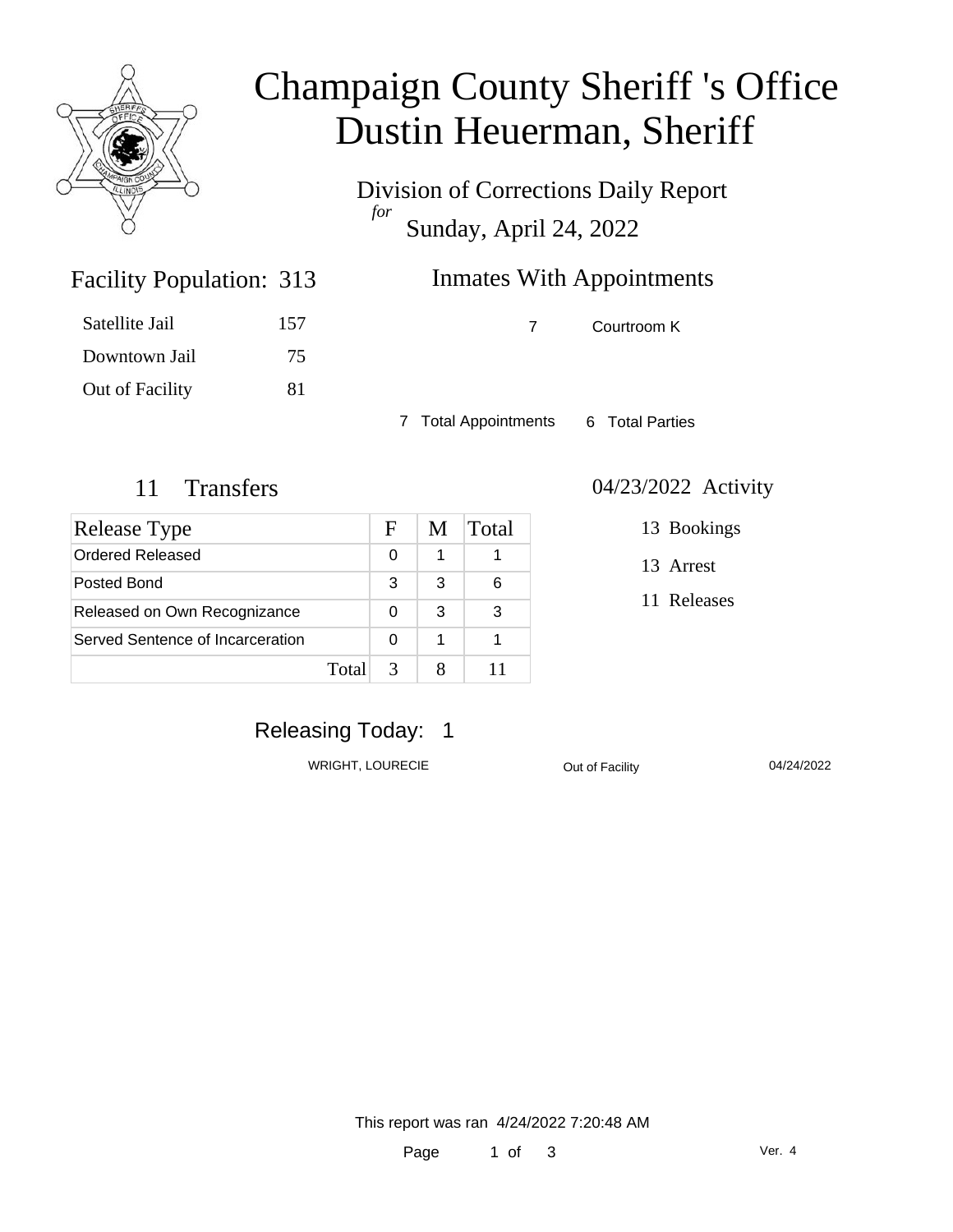

# Champaign County Sheriff 's Office Dustin Heuerman, Sheriff

Division of Corrections Daily Report *for* Sunday, April 24, 2022

#### Custody Status Count

- Civil Sentenced CCCC 1
- Electronic Home Dentention 12
	- Felony Arraignment 8
		- Felony Other 1
	- Felony Pre-Sentence 8
		- Felony Pre-Trial 233
	- Felony Pre-Trial DUI 5
	- Felony Sentenced CCSO 3
	- Felony Sentenced IDOC 21
		- Hold Sentenced IDOC 1
	- Misdemeanor Arraignment 2
		- Misdemeanor Pre-Trial 8
- Misdemeanor Sentenced CCSO 1
	- Petition to Revoke 2
	- Remanded to DHS 5
		- Traffic Pre-Trial 1
	- Traffic Sentenced CCSO 1
		- Total 313